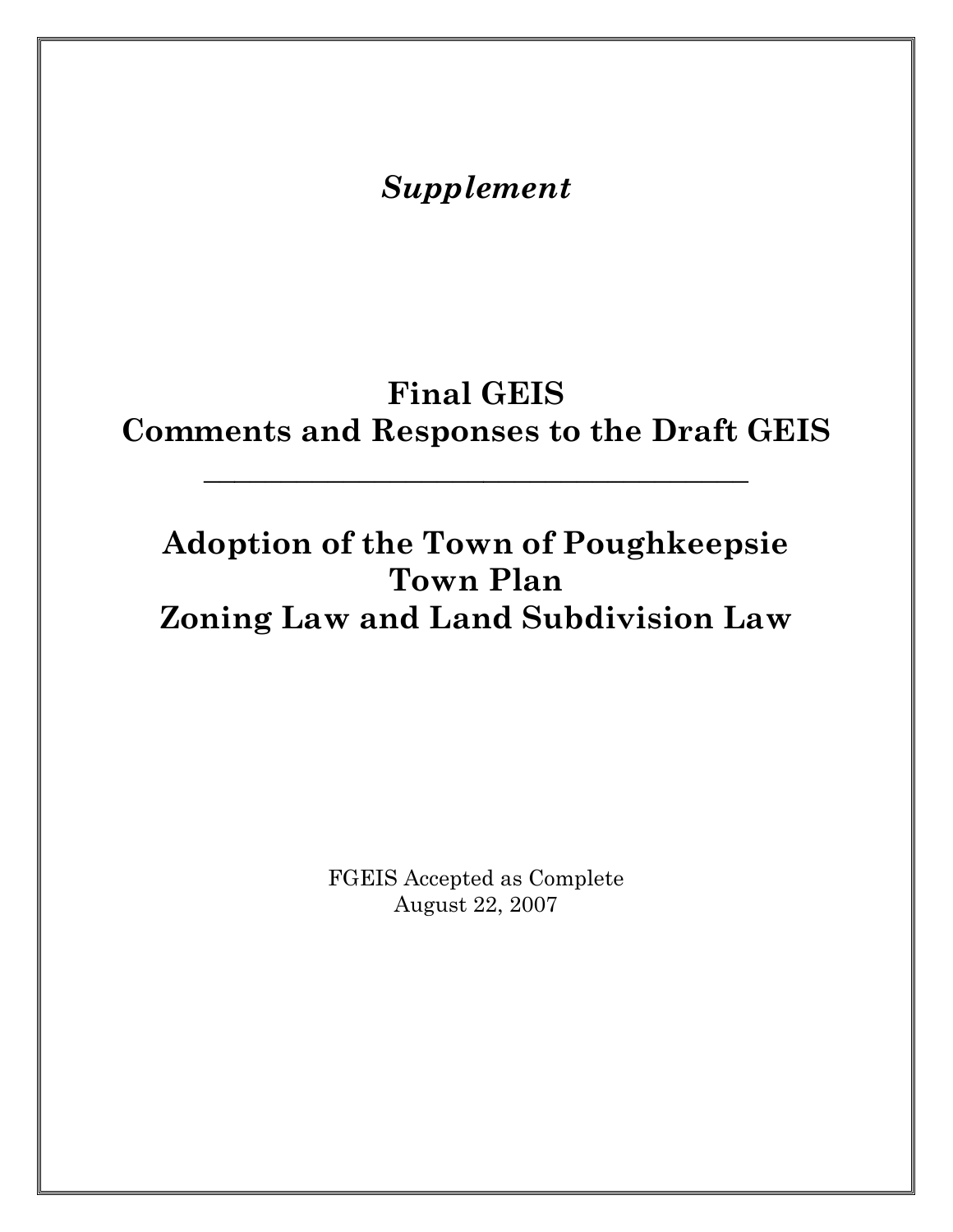### **Final GEIS Comments and Responses to the Draft GEIS Adoption of the Town of Poughkeepsie Town Plan, Zoning Law and Land Subdivision Law**

| <b>Lead Agency:</b>     | <b>Town of Poughkeepsie Town Board</b><br><b>One Overocker Road</b><br>Poughkeepsie, New York 12603 |
|-------------------------|-----------------------------------------------------------------------------------------------------|
| <b>Project Sponsor:</b> | <b>Town of Poughkeepsie Town Board</b><br><b>One Overocker Road</b><br>Poughkeepsie, New York 12603 |
| <b>Prepared By:</b>     | LRC Planning Services, LLC<br>8 Morehouse Road<br>Poughkeepsie, New York 12603                      |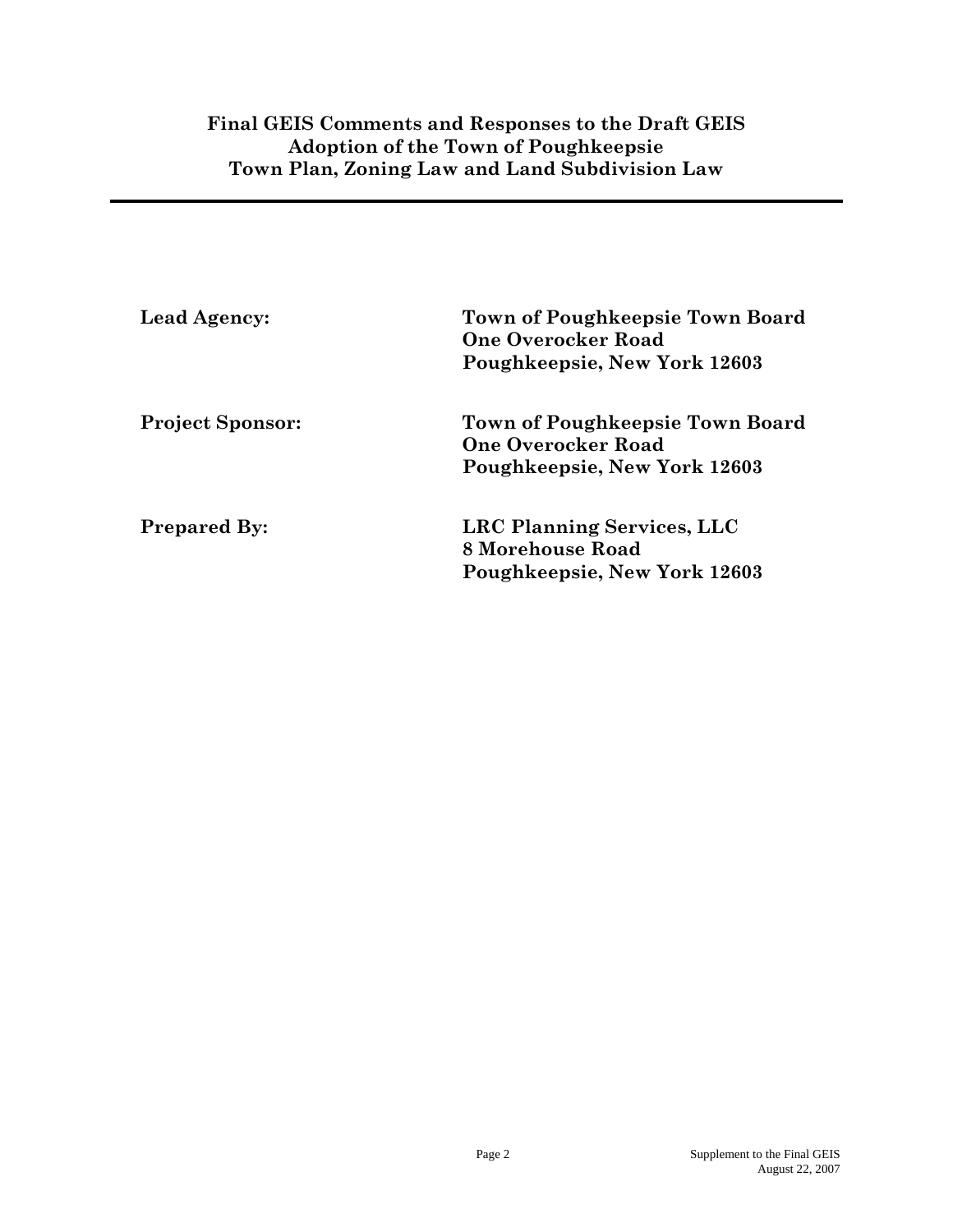### **TABLE OF CONTENTS**

| <b>Section</b> |           | Page                                                  |
|----------------|-----------|-------------------------------------------------------|
| I.             |           |                                                       |
| <b>II.</b>     |           | Comments Received and Description of Document Setup 6 |
| III.           |           |                                                       |
|                | A.        |                                                       |
|                | <b>B.</b> |                                                       |
|                | C.        |                                                       |
|                | D.        |                                                       |
|                | Е.        |                                                       |
|                | F.        |                                                       |
|                | G.        |                                                       |
|                | H.        |                                                       |
|                | T.        |                                                       |
| IV.            |           |                                                       |
|                |           |                                                       |
|                |           |                                                       |
|                |           |                                                       |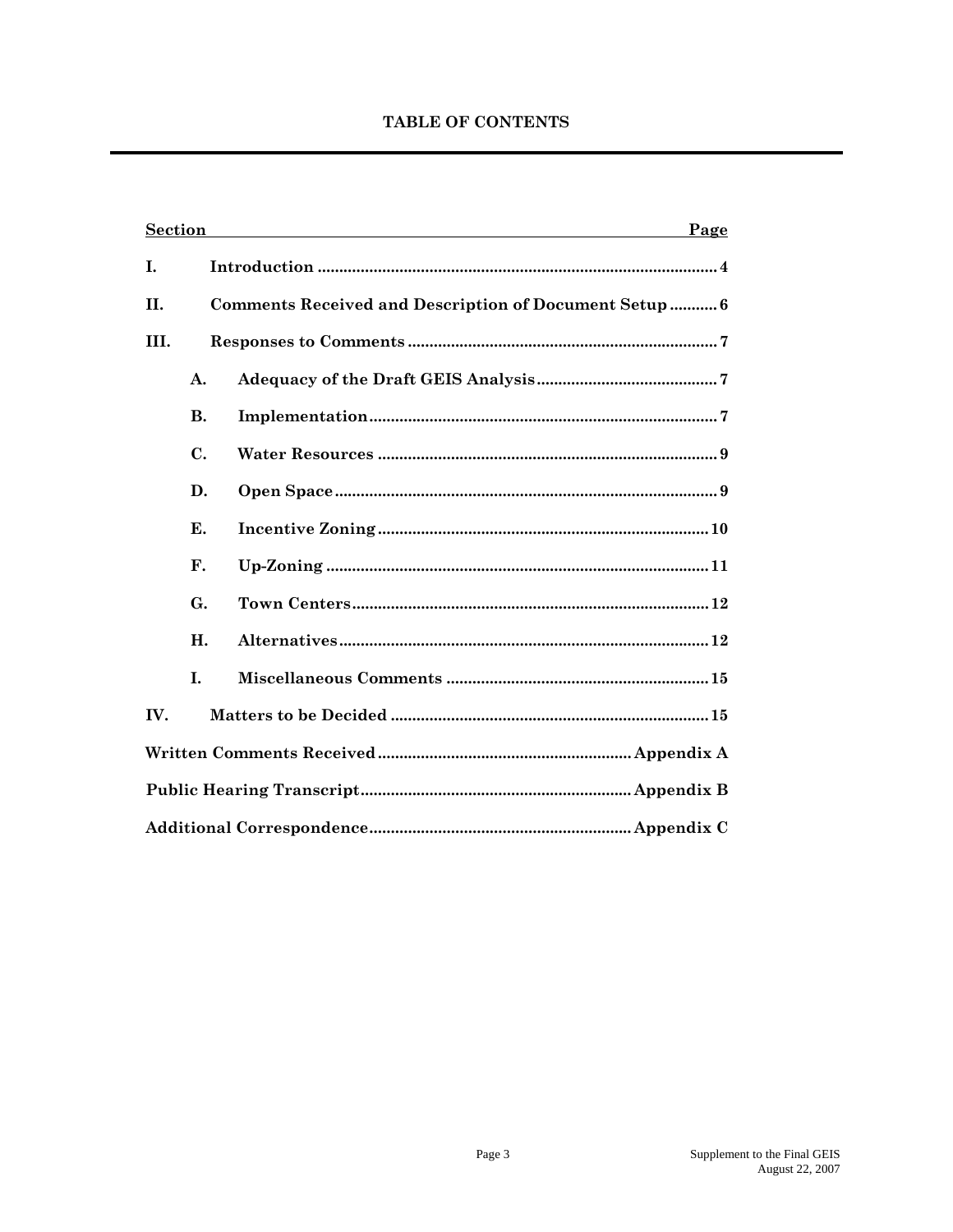#### **I) Introduction**

The following are the responses to comments received during the public comment period on the Draft Generic Environmental Impact Statement prepared for the proposed Poughkeepsie Town Plan, the Zoning Law, and the Land Subdivision Law amendments. The full text of the Final Generic Environmental Impact Statement (FGEIS) may be found in Section V of the "Poughkeepsie Town Plan" document. As explained in the DGEIS the Town Plan also serves as the generic environmental impact statement analyzing the potential effect associated with the adoption of the proposed Town Plan, Zoning Law, and Land Subdivision Law.

This document, entitled *"Final GEIS Comments and Responses to the Draft GEIS"* is a supplement to, and is hereby incorporated by reference within, the Final GEIS<sup>1</sup>. Collectively, this document and the Town Plan comprise the Final GEIS and hereafter are referred to as such. This Final GEIS has been prepared as directed by the Town Board of the Town of Poughkeepsie as the Lead Agency and has been prepared in accordance with the requirements of Article 8 of the Environmental Conservation Law, the "State Environmental Quality Review Act" (SEQRA), and the implementing regulations in 6 NYCRR 617. This Final GEIS responds to the written comments received during the public comment period on the Draft GEIS that commenced on May 25, 2007 and closed on July 9, 2007, including comments received at two public hearings held on June 13, 2007 and June 27, 2007. It is important to note that the public hearings on the Draft GEIS were held simultaneously with the public hearings on the draft Town Plan, the draft Zoning Law, and the draft Land Subdivision Law. Although the public hearing on the Draft GEIS was closed on June 27, 2007 the public hearings on the draft Town Plan, the draft Zoning Law, and the draft Land Subdivision Law remained open thereafter. As a result, this Final GEIS responds only to those comments pertaining directly to the Draft GEIS, because at the time of acceptance and publication of this Final GEIS the pubic hearings on the proposed Town Plan, Zoning Law, and Land Subdivision Law remained open and subject to additional public comment. Further, the Town Board may chose to consider additional public comment as amendments to the draft Town Plan, draft Zoning Law, and draft Land Subdivision Law. Depending on the significance of such additional amendments a Supplemental Draft Generic Environmental Impact Statement may be required.

Responses to each of the substantive comments received concerning the Draft GEIS may be found in subsequent sections of this document. Each of the responses serve to clarify, supplement to the extent necessary, and provide specific answers to the relevant topics discussed in the Draft GEIS. Where necessary to clarify or amend the text of the Draft GEIS, the Town Plan, and more specifically Section V of the Town Plan, have been revised accordingly.

The "action" examined in this Final GEIS is the adoption of the Town of Poughkeepsie Town Plan, Zoning Law, and Land Subdivision Law. Implementation of the goals expressed in the proposed Town Plan would generally take the form of, among other changes:

- 1) Changes to the location of residential and non-residential zoning district boundaries to limit or eliminate land use conflicts;
- 2) Changes to the proposed Zoning Map to introduce commercial and mixed use town centers and hamlet centers as a new type of district and to encourage the creation of high

 $\overline{a}$ 

<sup>1.</sup> See also Section V of the "Poughkeepsie Town Plan".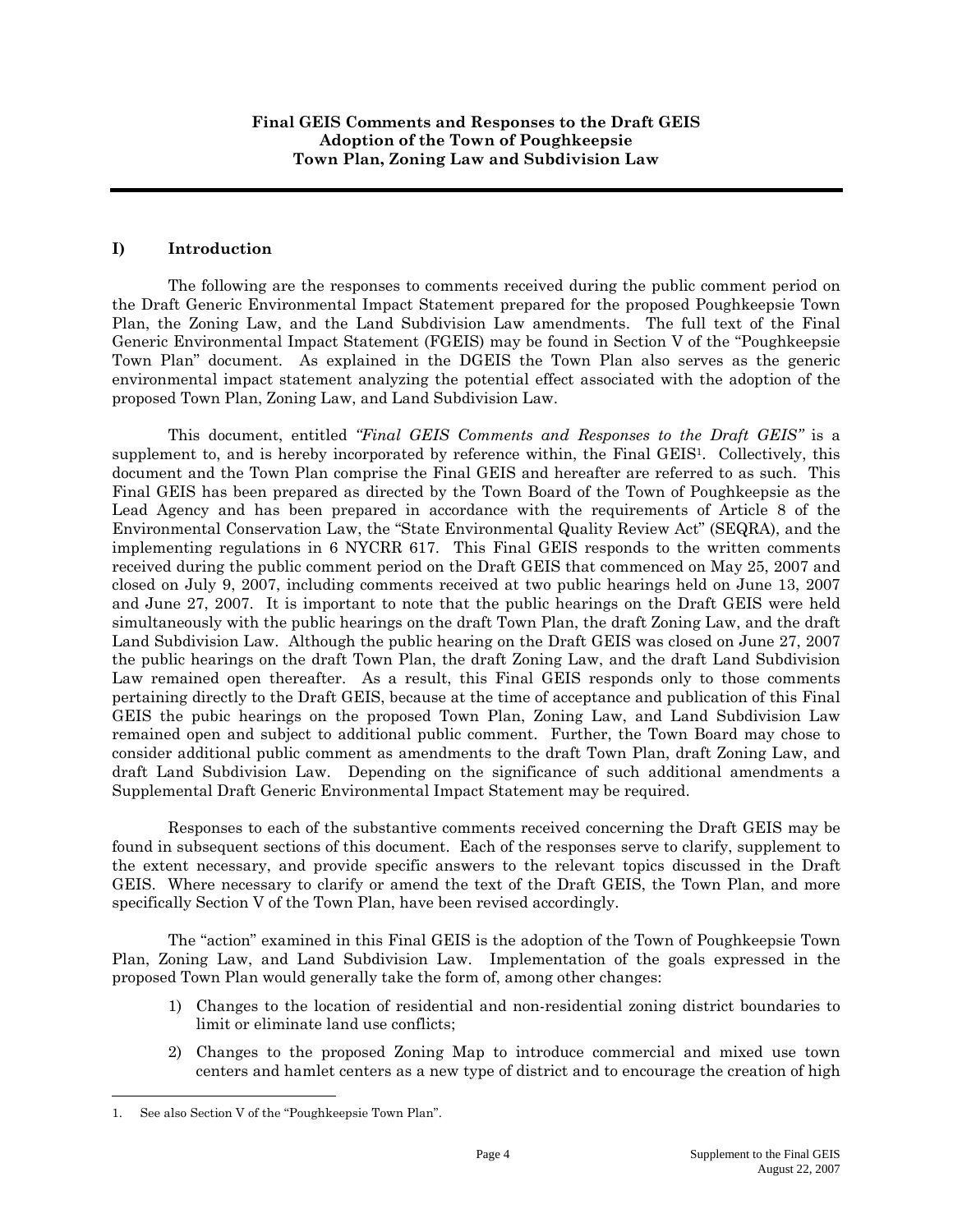density residential and commercial developments within the mixed use center and hamlets in order to preserve identified greenspace areas within the outlying undeveloped areas;

- 3) Consolidating residential districts to simplify the Zoning Map and the designation of residentially zoned areas;
- 4) Amending the permitted uses in the existing business and residential districts to eliminate potentially conflicting land uses;
- 5) Introducing design standards to be applied to all applications in the residential and nonresidential districts to achieve a unity of design and cohesion between the movements of pedestrians and motorists;
- 6) Introducing mandatory clustering of residential units;
- 7) Introducing the use of incentives to allow a developer to obtain additional residential density in return for specific benefits to the Town.

All descriptions, comments, evaluations and recommendations regarding potential environmental impacts, and their significance, are based on data available at the time this Final GEIS was printed. This Final GEIS complies with the requirements of SEQRA as to scope, adequacy and content. It addresses the reasonably anticipated adverse and beneficial environmental impacts that may be generated by the proposed application.

Date Final GEIS Accepted As Complete: August 22, 2007 End of Final GEIS Consideration Period: September 4, 2007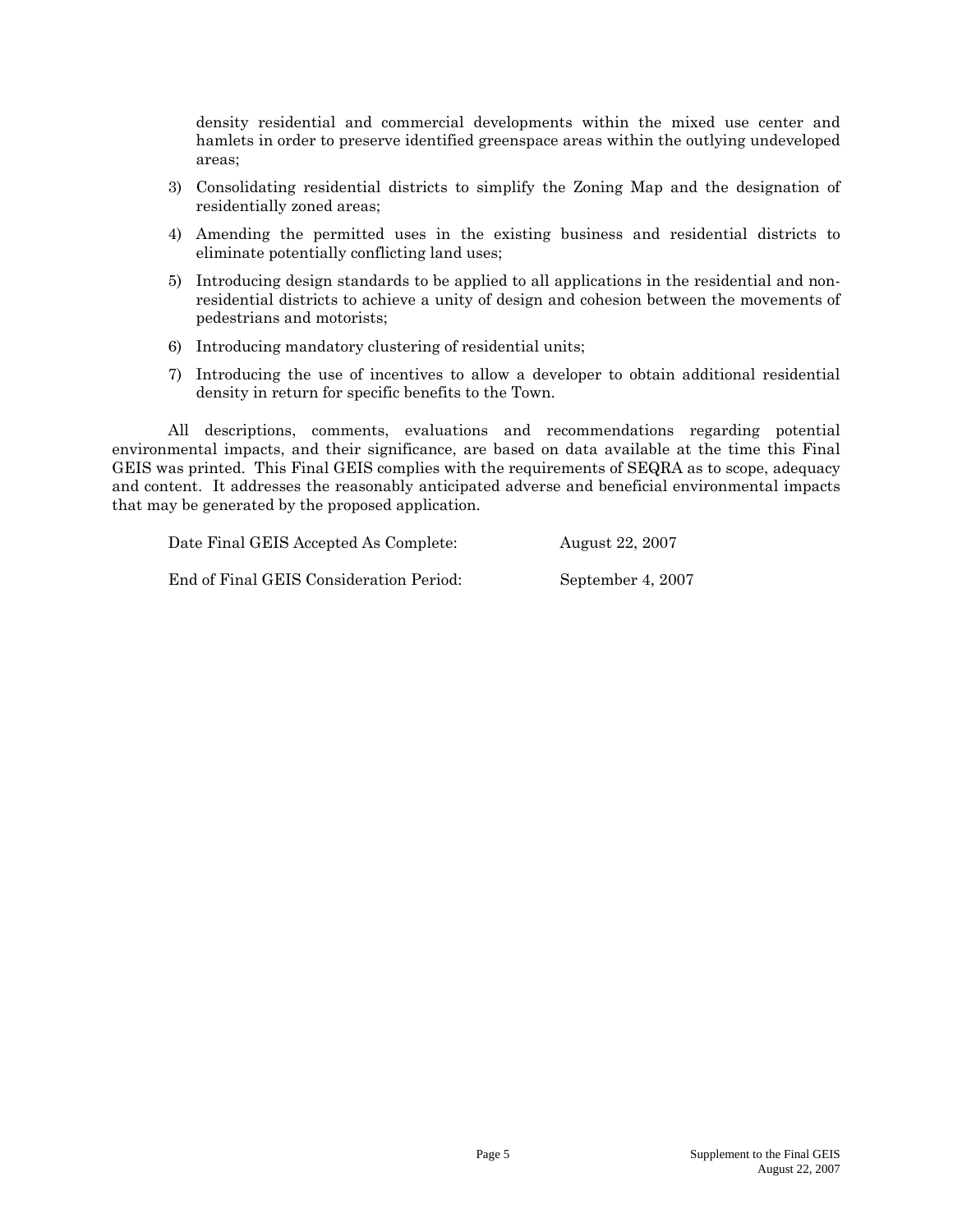#### **II) Comments Received and Description of Document Setup**

The following responds to comments received regarding the Draft Generic Environmental Impact Statement (Draft GEIS) prepared for the proposed amendments to the Town Plan, Zoning Law, and Land Subdivision Law (collectively "Amendments"). This document responds to the comments received during the public hearings on the Draft GEIS that were held on June 13, 2007 and June 27, 2007, and to the written comments received by the close of the public comment period on July 9, 2007. Copies of the written comments received on the Draft GEIS are reproduced in Appendix "A" of this document and a copy of the Draft GEIS public hearing transcript is reproduced in Appendix "B". Copies of Non-DGEIS correspondence commenting on the draft Poughkeepsie Town Plan, draft Zoning Law, and draft Subdivision Law are reproduced in Appendix "C".

Each of the substantive comments received have been categorized according to the nature of the inquiry, and are identified by letter in accordance with the following topics:

- A) Adequacy of the Draft GEIS Analysis
- B) Implementation
- C) Water Resources
- D) Open Space
- E) Incentive Zoning
- F) Up-Zoning
- G) Town Centers
- H) Alternatives
- I) Miscellaneous Comments

Comments concerning the same or similar topic have been grouped and responded to together in a summary restatement of the questions presented. The following is a list of the substantive written comments received. Each piece of correspondence has been given a letter designation in [brackets] which is used to identify the source of the comment as follows:

- 1. Letter from Doreen A. Tignanelli dated July 8, 2007. [L1]
- 2. Letter from Jennifer Van Tuyl, Esq., representing Ginsburg Development Corporation dated July 9, 2007. [L2]
- 3. Letter from Jennifer Van Tuyl, Esq., representing Ginsburg Development Corporation dated June 27, 2007. [L3]

The following persons provided testimony regarding the DGEIS at the June 13, 2002 public hearing:

> 1. None. All comments received at this public hearing directly concerned the draft Poughkeepsie Town Plan, the draft Zoning Law, or the draft Subdivision Law.

The following persons provided testimony regarding the DGEIS at the June 27, 2002 public hearing:

1. Doreen A. Tignanelli, transcript page 17 - 21.

The comments on the DEIS in the transcript of the public hearing proceedings are identified by sequential number with the transcript identified by the letter designation "PH".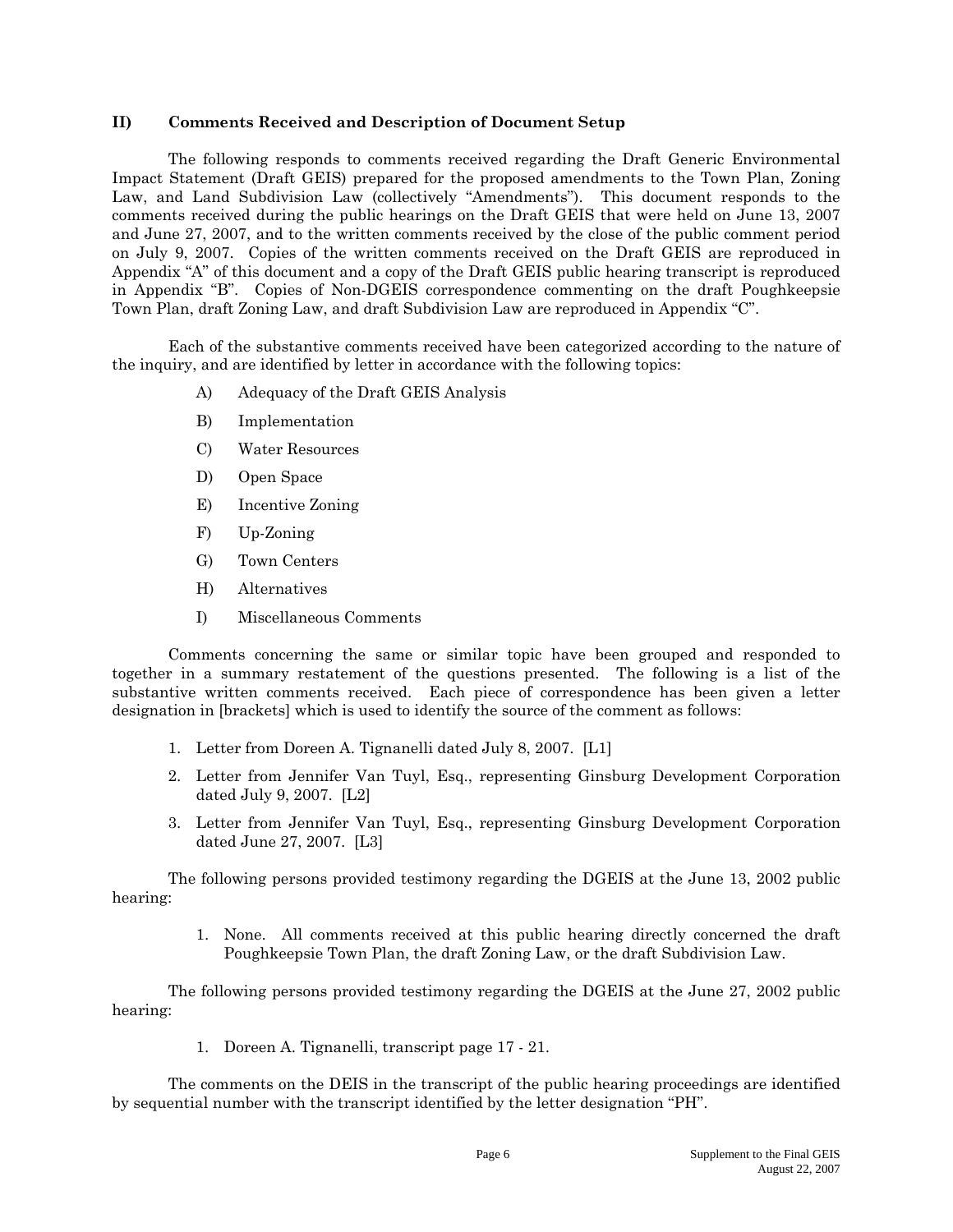#### **III) Response to Comments**

#### **A) Adequacy of the Draft GEIS Analysis**

- Comment: *A Final GEIS should be prepared. [L1-1]*
- Response: A Final GEIS which addresses the comments on the Draft GEIS has been prepared.
- Comment: *The DGEIS has not sufficiently identified or mitigated potential environmental impacts of all proposed recommendations. [L1-2, L2-2, L2-3, L2-4, L2-5, L2-9, L2-11, L2-33, L2-34, L2-35]*
- Response: As noted in Section V(A) of the Draft GEIS, 6 NYCRR 617.10 of the SEQRA regulations specifically authorizes the use of a generic impact analysis for the adoption of the proposed Town Plan, Zoning Law, and Land Subdivision Law. As noted in Part 617.10(A)(c) of the SEQRA regulation, *"Generic EISs and their findings should set forth specific conditions or criteria under which future actions will be undertaken or approved, including requirements for any subsequent SEQR compliance. This may include thresholds and criteria for supplemental EISs to reflect specific significant impacts, such as site specific impacts, that were not adequately addressed or analyzed in the generic EIS."* In this case the Final GEIS acknowledges that a generic analysis simply cannot explore the full range of impacts associated with the development of a project on any one site anywhere in the Town of Poughkeepsie, but the Final GEIS does set forth parameters for review of project specific impacts in light of the land use policies set forth in the Town Plan and its implementing regulations (i.e. the Zoning Law and the Land Subdivision Law). The Final GEIS also makes specific recommendations for further study of key transportation corridors such as Route 9, Route 9G, Route 55, and Route 44, and sets forth a timetable for the Town Board to consider amendments to other chapters of the Town Code regarding wetlands and watercourses, erosion and sediment control, and architectural standards for residential and commercial development. The Final GEIS also acknowledges the role of SEQRA in assessing the potential impacts of a future site specific development that may come before agencies of the Town. (See also Eadie v Town Board of the Town of North Greenbush, 7 N.Y.3d 306, 854 N.E.2d 464, 821 N.Y.S.2d 142 (2006)).
- Comment: *The proposed population reductions are not supported by a legitimate planning rationale. The DGEIS does not provide an analysis in support of the up-zoning to 2-acre and 4- acre densities. [L2-1, L2-5, L2-13, L2-35]*
- Response: As noted in the Draft and the Final GEIS the primary thrust of the land use changes of the Town Plan are intended to push residential development densities toward the mixed use centers and away from the few large tracts of open space remaining in the town. The 2005 build out analysis performed by the Dutchess County Environmental Management Council indicates a high potential for dense development of these remaining open space tracts that could result in suburban sprawl. (See the discussion of Table 11 of the Final GEIS). Allowing for high residential densities (4 to 6 units per acre) within the mixed use centers, coupled with up-zoning of the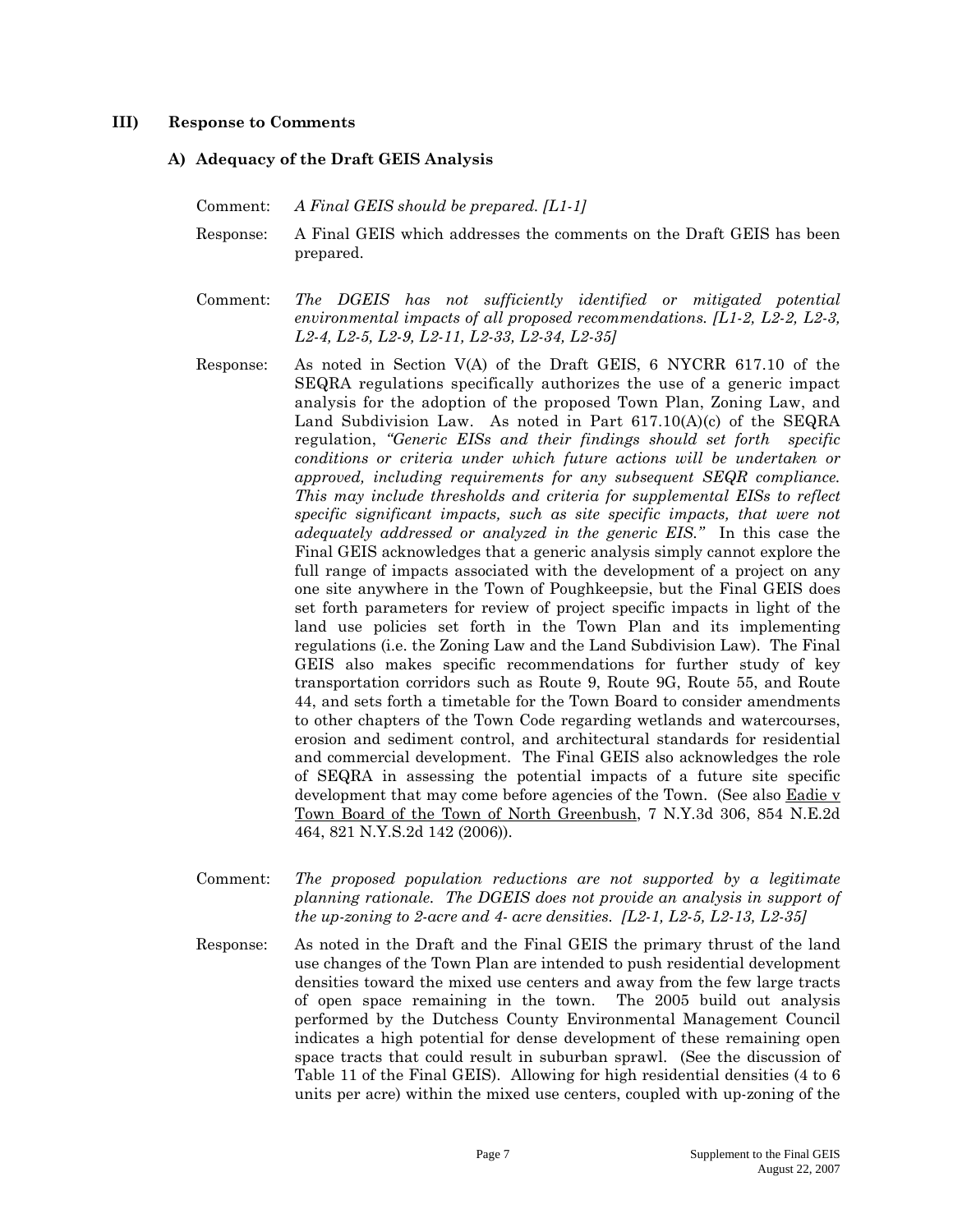large tracts of open space (i.e. the designated "greenspace" areas) would ensure that the unique character of the greenspace lands, which are identified as significant features of the Town of Poughkeepsie, would be preserved to the extent practicable. In addition, the incentive density provisions would allow for up to a 100% "give back" of residential density, thereby lowering the effective residential zoning to 1-acre and 2-acre densities. Table 10 of the Final GEIS, and the discussion that follows analyzes the potential build out of the greenspace and the mixed use centers on housing availability.

- Comment: *The analysis does not support the conclusion that traffic on Route 9 will get better, or that impacts to schools would be reduced. [L2-2, L2-4, L2-5, L2-6, L2-35]*
- Response: As noted in the Draft and the Final GEIS build out discussion (see Table 10) the overall projected reduction in the number of potential housing units would effectively avoid traffic and school impacts associated with the units that could otherwise be constructed under the current zoning. No claim is made that traffic or schools would "get better" as a result of implementing the new Town Plan and the Zoning Law. Rather the focus is on impacts that would be avoided, whether related to traffic, schools, water, sewer, or general ecological considerations. In this regard there is no question that additional residential and commercial development would generate additional traffic on the major and minor roadways of the town, and that residential development would generate additional school age children. Here, the policies expressed in the Town Plan emphasize the preservation of the remaining large tracts of greenspace areas left in the town, by concentrating development in the mixed use centers, while increasing the minimum lot sizes for the remainder of the town – including the elimination of the former R-10,000 and the R-15,000 districts. The Town Plan is not an attempt to "role back" the character of the community in some vain attempt to create a rural town out of what is largely a suburban community. Rather its policies recognize that increasing costs for energy, road maintenance, and municipal and school services generate a need for a new model of land use and design for the town - one that emphasizes the use of compact design and preservation of limited natural resources. (See also FGEIS Table 11 in Section V(U)).
- Comment: *The Town Plan does not analyze current and future economic trends including predictions as to population growth and demand for community services. [L2-11]*
- Response: The common theme of the Town Plan and the DGEIS is the identification of the general short term and long term economic and population trends likely to be experienced by town residents. Like all such analyses these trends are identified primarily through empirical evidence of past trends. In this case, an exhaustive economic analysis is simply not required. (See discussion above regarding the use and the purpose of a Generic EIS analysis). In fact, the DGEIS includes a discussion of the potential demand for community services and the likely tax effect of implementing the Town Plan policies.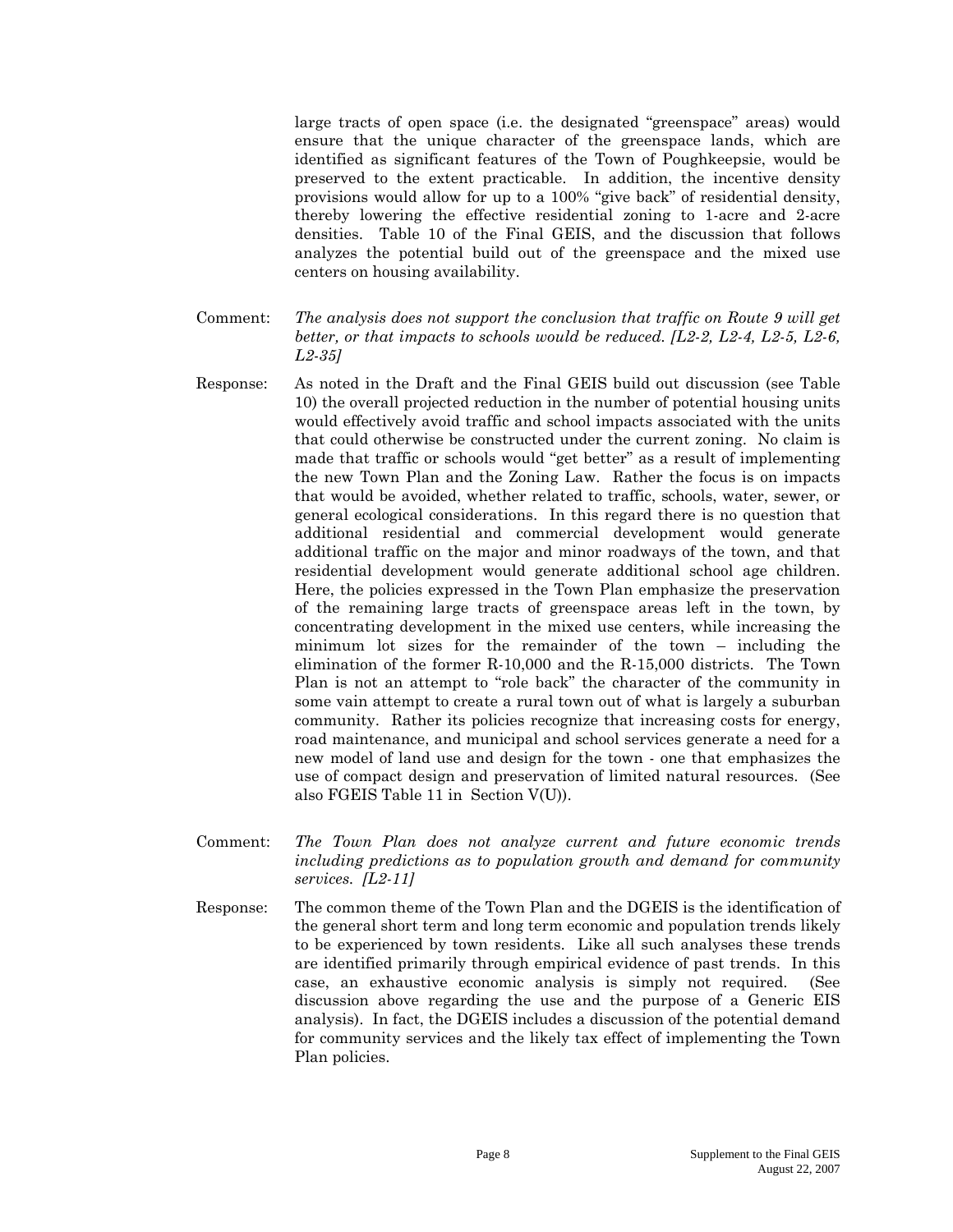#### **B) Implementation**

Comment: *The Town Plan should include a plan to implement the policies to strengthen the wetland and water courses law and other environmental laws. [L1-3]* 

- Response: The Town Plan has been amended to provide a time table to consider additional legislation regarding signage, architectural standards, revisions to the Aquatic Resource Protection Law and the Erosion and Sediment Control Law, and a new Tree Preservation Law.
- Comment: *The Town Plan should be amended to clearly identify that interconnection of roadways in new subdivisions to existing roads is the preferred policy. [L2- 32]*
- Response: The language of the draft Town Plan is considered adequate guidance as to the use of interconnections versus cul-de-sac roads. In addition the draft Zoning Law and draft Land Subdivision Law have been amended to provide regulatory guidance to the Planning Board as to when an interconnected road should be used.

#### **C) Water Resources**

- Comment: *The DGEIS does not assess the potential impacts of the proposed zoning amendments on wetland resources because the current zoning code provides for the deduction of the 100-foot wetland buffer from the buildable area. [L1-4, PH-2]*
- Response: As previously noted the purpose of the Draft and the Final GEIS is to analyze, on a conceptual level, the potential environmental effects adoption of the Town Plan, the Zoning Law, and the Land Subdivision Law may have on the Town. As noted in Section V(A) of the Draft GEIS, "*Generic ElSs may be broader, and more general than site or project specific EISs and should discuss the logic and rationale for the choices advanced. They may also include an assessment of specific impacts if such details are available. . . "* In this case, of course, the GEIS is not intended to analyze the potential effect of any one project on wetlands, but it does identify mitigation for potential impacts to aquatic resources that would be required for all land development. Specifically, as noted in Section V(H) of the Final GEIS it is acknowledged that the design guidelines of the new regulations would provide protection for water bodies and wetlands, and describes the process to "net out" constrained land areas from the calculation of buildable land. The calculation does not however, require that buffer areas be excluded from the buildable land for the simple reason that a legislatively determined buffer area (or setback) is not, by itself, an environmental condition or feature that must be avoided. (See also Forte v. Zoning Board of Appeals of the Village of Warwick, 150 A.D.2d 339 [2d Dept 1989]. Land that could validly be built on by issuance of a permit cannot be automatically deducted from the net buildable acreage calculation.)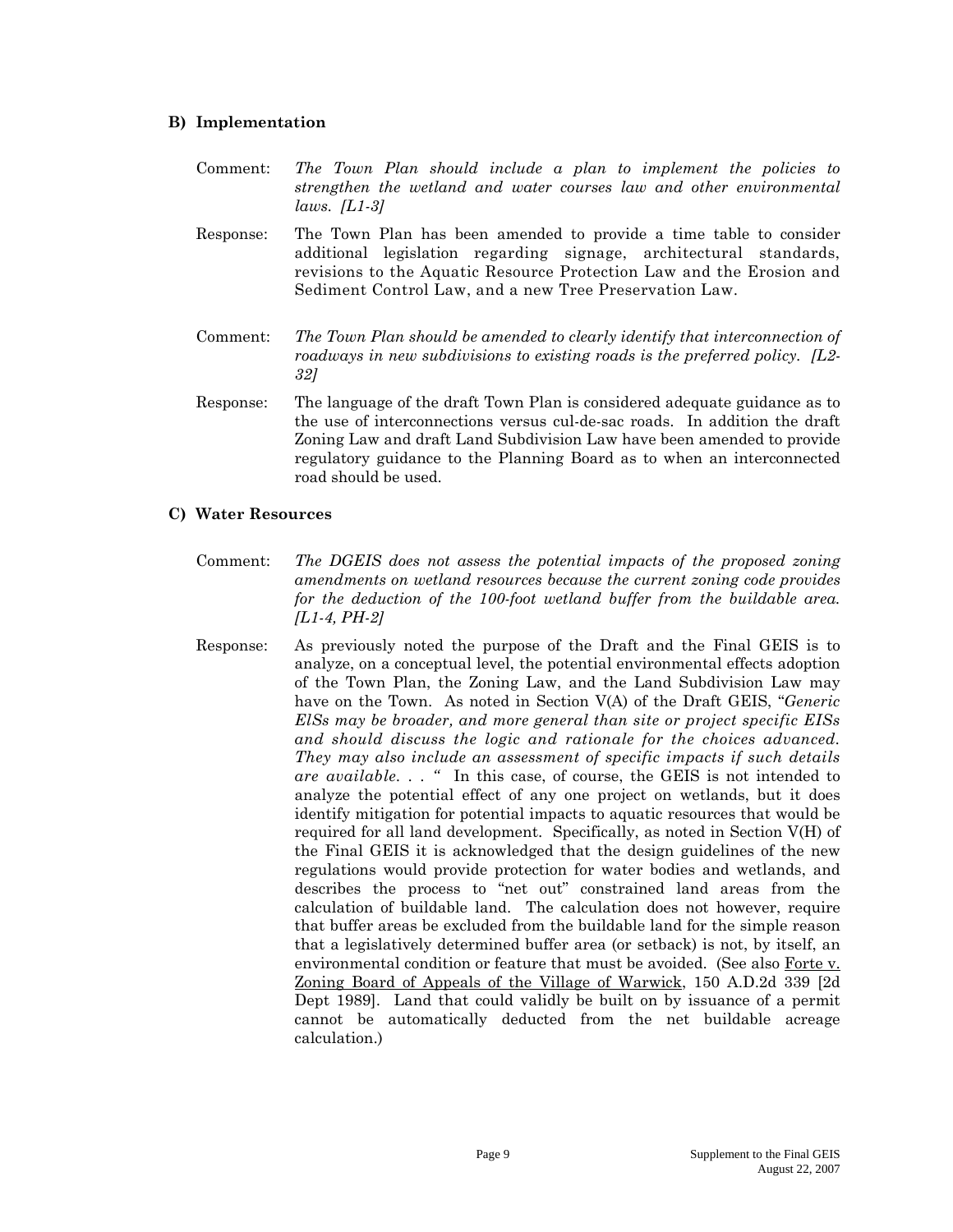#### **D) Open Space**

Comment: *The former Girl Scout property on Spackenkill Road should receive special regulatory protections to ensure that the open space is protected. [L1-5]* 

- Response: The former Girl Scout property, along with several other properties, is identified as a "Major Greenspace Parcel" on Map 8 of the Town Plan. Although the zoning density and design provisions of the proposed Zoning Law and Land Subdivision Law are considered adequate to ensure the long-term preservation and protection of these greenspace parcels, the proposed Zoning Law has been amended to include a "Greenspace Overlay District" which may, upon future Town Board action, be applied to any of the greenspace parcels. This overlay district would severely limit the density and development options of the greenspace parcels and its implementation would require a separate environmental review before such a designation could be made. The Town Plan also generally supports the designation of additional Critical Environmental Areas (CEA) and it may be that the referenced property may qualify for such designation. Of course the designation of a CEA is a separate action requiring a separate environmental analysis under SEQRA.
- Comment: *The Town Plan and the DGEIS do not adequately address other strategies to save open space such as transfer of development rights (TDR) and fee simple acquisition. [L2-9, L2-10, L2-31]*
- Response: The Town Plan does recommend exploring the use of TDR and the purchase of land and easements as a means of open space. The fact that, generally, the public may not want to use tax payer monies to pursue such strategies does not prevent or limit their use by the local legislative body. In fact, during the spring of 2007 the Town Board, on its own motion, determined that the expenditure of \$150,000 to assist a local trust in acquiring land along the Hudson River near the Poughkeepsie Rural Cemetery was an appropriate use of public monies. There is nothing to prevent the Town Board from pursuing a TDR or a fee simple purchase strategy for a specific project provided there is an identified public benefit, and an environmental analysis is conducted.
- Comment: *The language of the Town Plan in regards to the preservation of the Casperkill Golf Course is vague and should be strengthened. [L2-29, L2-30]*
- Response: The Town Plan has been amended to identify the golf course as not only an important open space area, but an important source of outdoor recreation. In addition, the language in the draft Zoning Law in regard to "Incentives" (see §210-76) has been amended to clearly identify the importance of preserving a golf course as part of an incentive density subdivision plan.
- Comment: *The Town Plan does not properly analyze the amount of parkland currently available against the stated policy that open space should be preserved. The Town already has parkland acreage far in excess of applicable standards. [L2-8]*
- Response: The comment overlooks that parkland is not necessarily the same as "open space". And that not all open space is parkland. As explained in the Town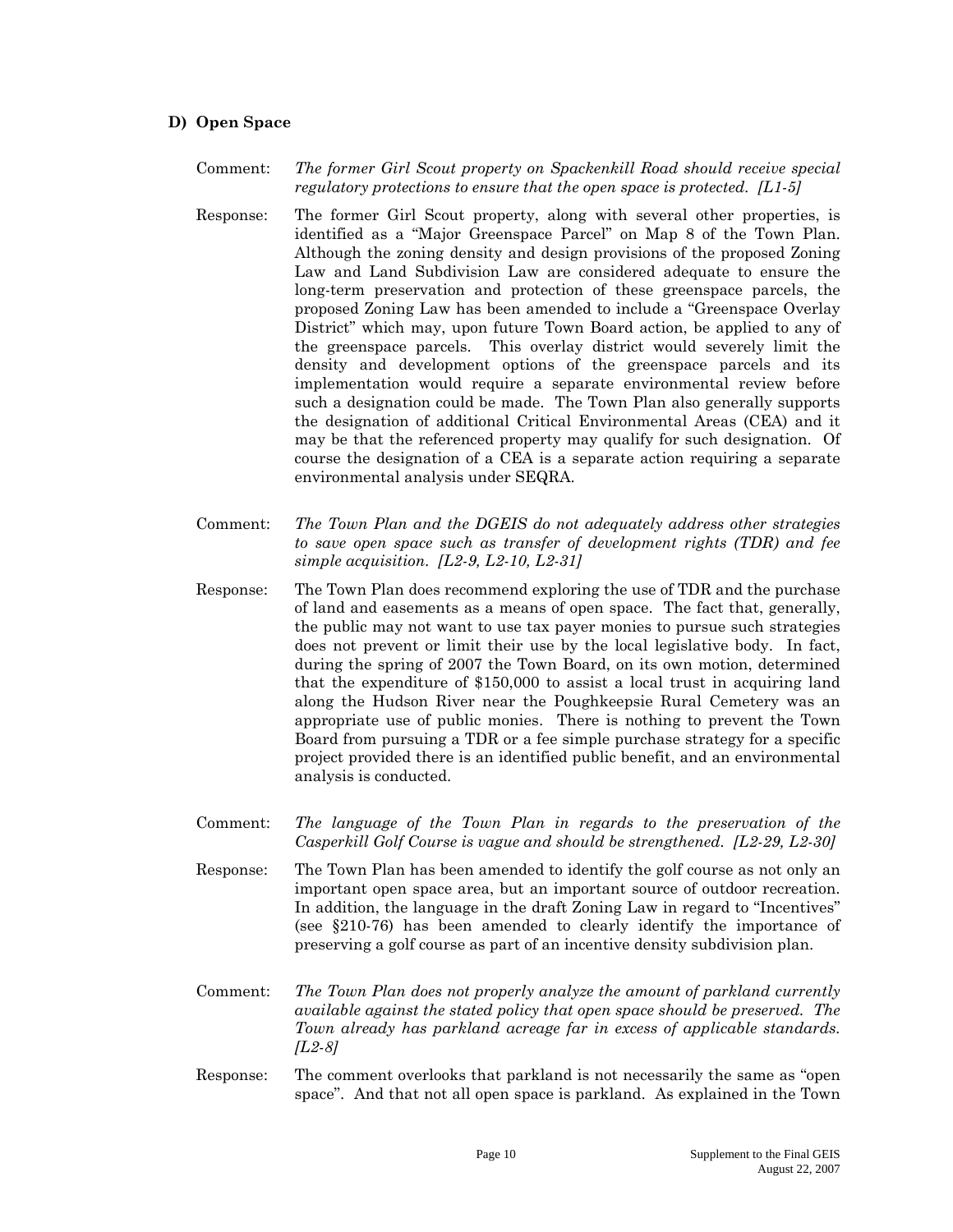Plan open space, whether as municipally owned parkland or as privately owned land, is an integral part of the overall character of the Town of Poughkeepsie. The goals and policies of the Town Plan with respect to pushing development densities toward the designated town centers while up-zoning the remainder of the residentially zoned areas are intended to provide a platform for the long term protection of open space, while still allowing development of those privately held open space lands in a way that is protective of the community asset.

- Comment: *None of the stated purposes for a cluster subdivision are clearly applicable to the Casperkill Golf Course. [L2-42]*
- Response: The draft Land Subdivision Law has been amended to identify the preservation of a golf course as a primary cluster subdivision purpose.

#### **E) Incentive Zoning**

- Comment: *The incentive provisions do not adequately address the potential environmental impact associated with the potential new incentive dwelling units. [L1-7, L2-5, L2-12, L2-13, L2-34, L2-35]*
- Response: The proposed incentive regulations hold the potential that a development may obtain a 100% "give-back" of residential density provided such development is able to provide several of the required public amenities. Not all such residential development will be able to do so. As noted in the discussion of incentive zoning in the Final GEIS the total potential number of additional incentive dwelling units is 1,467, which is approximately 14% of the total number of "Potential New Dwelling Units" that could otherwise be constructed (see Table 10 of the Final GEIS). In addition, it should be noted that this number of additional incentive dwelling units would not be located in any one area, but would occur in the remaining buildable land in the R-4A, R-2A and R-1.5A districts. The fact that these additional incentive units would be dispersed across the  $\pm 3,286$  acres of remaining buildable land in the R-4A, R-2A and R-1.5A districts means that the potential environmental effects would not be concentrated in any one single area, thereby simplifying the process of designing site specific mitigation for the additional units. It should also be noted that the Final GEIS includes an analysis of the potential effects of these additional incentive dwelling units but also, as required by SEQRA, sets forth the parameters for additional site specific study of proposed development projects. (See FGEIS Section V(U))
- Comment: *The incentive for preservation of historic properties should include those properties designated as locally significant. [L2-27]*
- Response: The Tier 4 incentive for preservation of historic properties has been amended to include properties listed on a local registry of historic places.
- Comment: *The incentives should be "by-right". [L2-57]*
- Response: The language of the draft Zoning Law has been amended to make it clear that the use of an incentive is solely at the discretion of an applicant, and to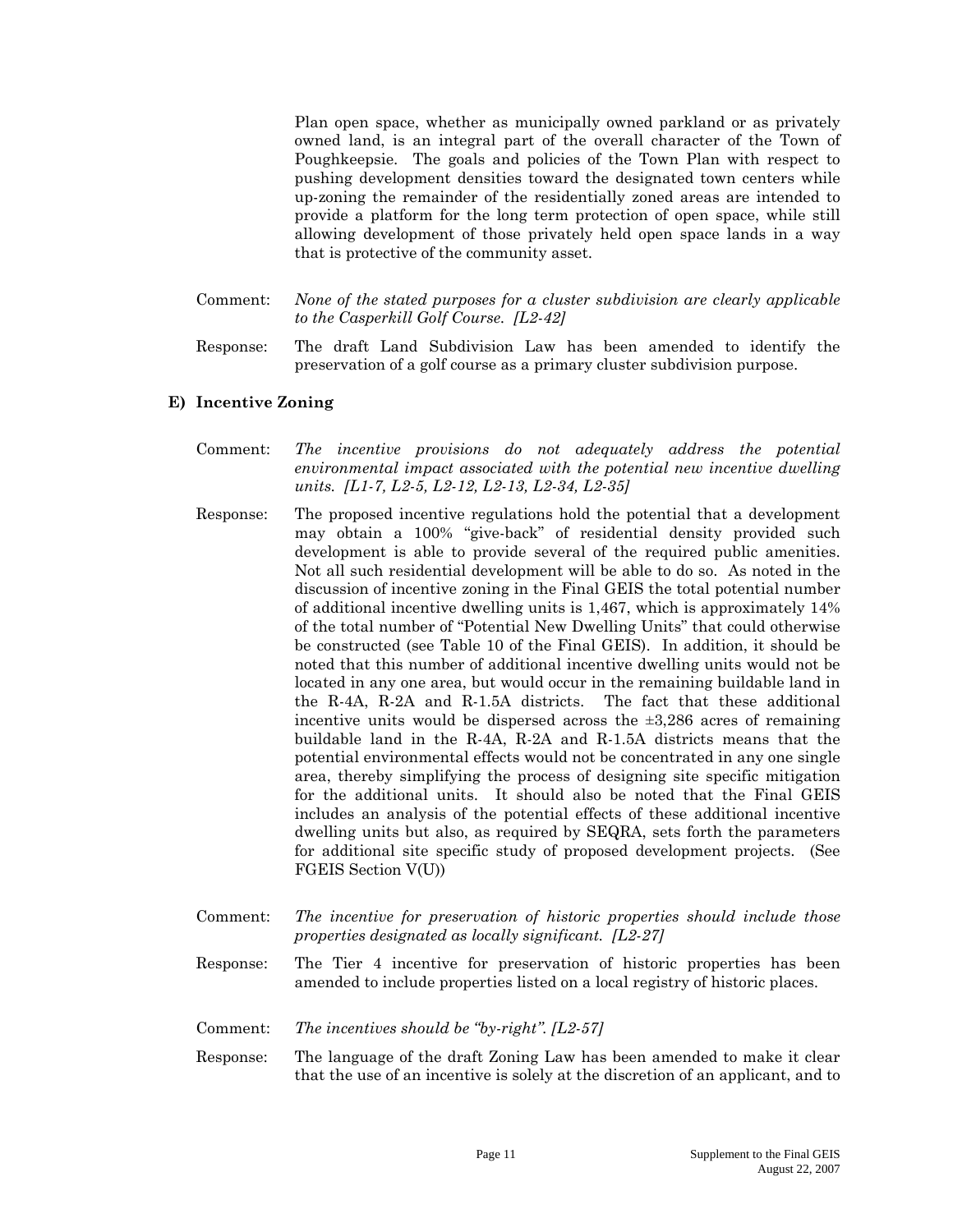streamline the process for Town Board review of an application that includes an incentive density bonus.

#### **F) Up-Zoning**

- Comment: *The analysis does not support the conclusion that the Town Plan would preserve the character of existing residential areas.2 [L2-3]*
- Response: The Town Plan policies support legislation that would preserve not only the natural environment, but the man-made environment as well. In this case much of the man-made environment in the Town consists of densely populated residential areas, particularly east and west of Route 9. The provisions for establishment of setbacks from existing residences from proposed commercial and residential development would preserve and protect those existing neighborhoods from the adverse effects associated with new large scale residential and commercial development projects. In addition, it should be noted that large land holdings such as the Casperkill Golf Course would most likely only be approved for residential use as a cluster subdivision. In this case the establishment of a 100 foot perimeter buffer would be easily met since the units would be clustered many hundreds of feet from the nearest existing residences.
- Comment: *Statements in the Town Plan that there exist development pressures are unsupported by the fact that the town has lost population between 2005 and 2006. [L2-6, L2-7]*
- Response: Although the reason for the population decline has not been analyzed, it is likely the result of an aging population of "empty nesters" whose children have chosen to move elsewhere due to housing or employment factors. What cannot be ignored, however, is the building program of Marist College and Vassar College to construct additional dormitory space due to a lack of decent and affordable market rate housing for students. In addition, the pending application of Ginsburg Development Corporation and the Hudson River Heritage group for many hundreds of new housing units, the recent construction by the Widewaters Group of the Chestnut commercial plaza, and the pending redevelopment plans of Vornado Realty Trust for the South Hills Mall, to name a few, is an indication that the town is indeed facing future development pressure. Population increases and declines cannot, by themselves, support a conclusion that the town is, or is not, facing development pressure.

#### **G) Town Centers**

 $\overline{a}$ 

- Comment: *The level of potential new commercial retail densities in the town centers does not reflect the opinions of residents expressed in the public participation process. [L1-6, L2-5, L2-11]*
- Response: The land use and density of use provisions in the draft Zoning Law strike an appropriate balance between new potential residential and commercial growth and the protection of neighborhood character and open space/ecological preservation. In this case, the use of compact town centers

<sup>2.</sup> The commentary specifically mentions the Casperkill Country Club property owned by Ginsburg Development Corporation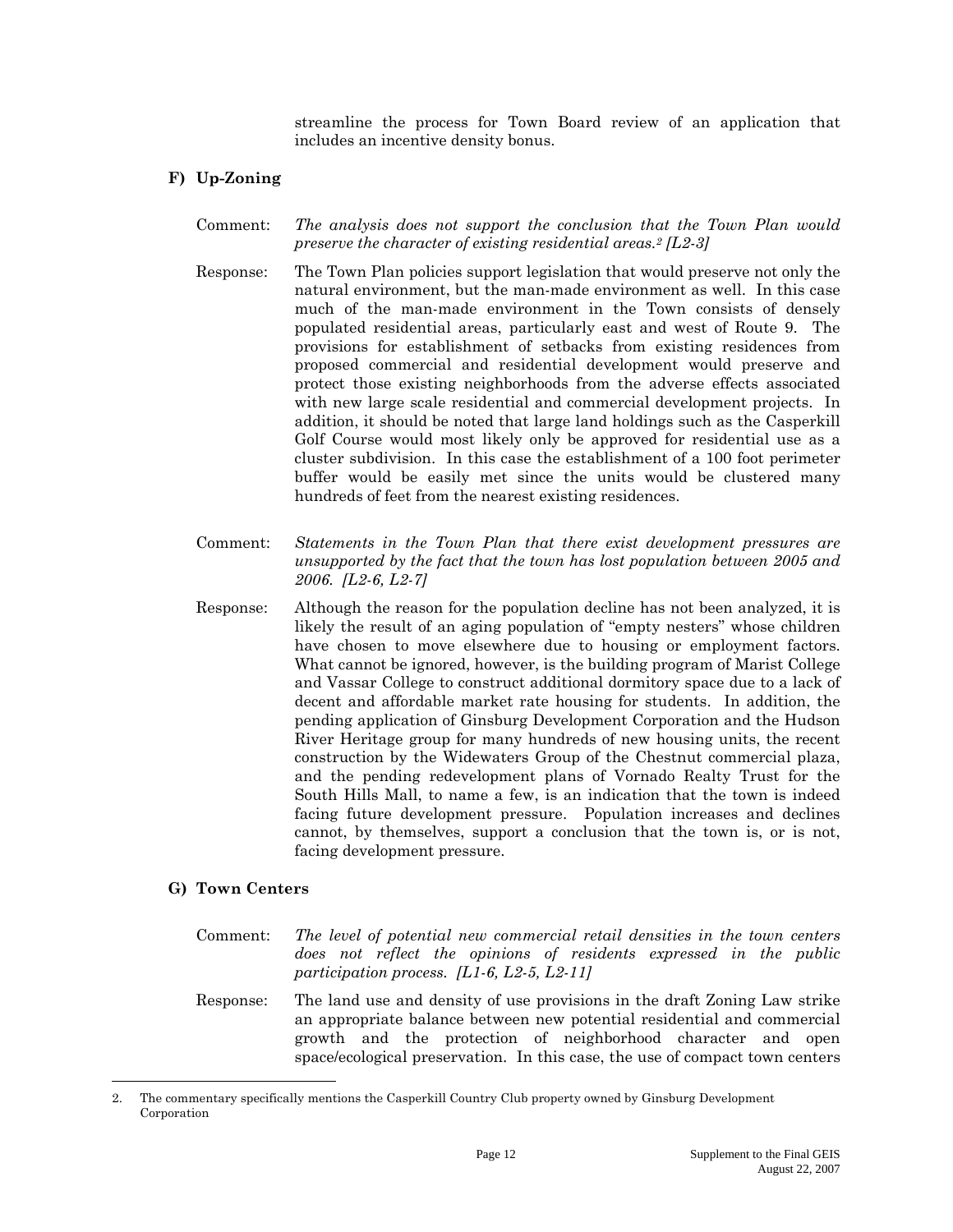to encourage the development of a mix of retail, commercial non-retail, and residential uses would provide for the creation of additional new housing while also encouraging the creation of new commercial uses to expand the town tax base. The town center design would prevent the type of suburban retail mall development that typifies commercial development along most of the major highway corridors in the town. Although public input indicates that residents feel that the level of retail development is sufficient, the draft Town Plan, and the draft Zoning Law that would implement its policies, must strike a balance between competing land uses to allow the marketplace to bring new taxable retail and commercial nonretail uses on-line. This is not a case where pubic opinion is used to approve, or disapprove a specific development project, but rather is a statement by the community at-large of the desires of its residents.

- Comment: *The Crown Heights Center is unfairly treated. The size and the density of the center should be increased, and the list of uses should be stated. [L2-20, L2-41]*
- Response: The Crown Heights Center is an overlay district that does not disturb the ability of land owners to develop or redevelop their land in accordance with the provisions of the underlying zoning district. To call the treatment of the Crown Heights Center unfair overlooks the opportunities afforded by the overlay district provisions. Within the overlay district on the west side of Route 9 there exist a mix of Office Research (O-R), Highway Business (B-H), Multi-Family (R-M) and Single Family Residential (R-20,000) district zoning. On the east side of route 9 exist Highway Business (B-H) and Single Family Residential (R-20,000) district zoning. Land owners are free to develop their holdings in accordance with the regulations of the underlying zoning district that affect their property. However, within the designated overlay area on both the east and the west side of Route 9 are blighted and underused properties that the town center overlay district regulations would encourage be re-developed as a high density mixed use (i.e. commercial and residential) project. The overlay district targets these blighted properties for re-development as a mixed use center, while avoiding the wholesale expansion of the overlay district into areas that have not experienced such blighted conditions. With respect to the dimensions of the Crown Heights overlay area the draft Zoning Law and draft Zoning Map have been amended to provide for an expanded area to ensure that there is adequate land to fully develop the town center.
- Comment: *The uses allowed in the Crown Heights center should be "as-of-right' without any Town Board approval. [L2-21]*
- Response: The process for approval of a development project in the Crown Heights Overlay District has been amended to provide for a simplified Town Board review. (See §210-24 of the draft Zoning Law dated August 24, 2007). As noted above the Crown Heights center is the only proposed town center that is also an overlay district. The use of an overlay district, rather than a standalone center district designation, was determined to be necessary to protect the existing landowners within the designated Crown Heights area. Not all of the existing land owners within the district are able to participate in the development of a mixed use town center, and simply applying a center district on all the land within Crown Heights would likely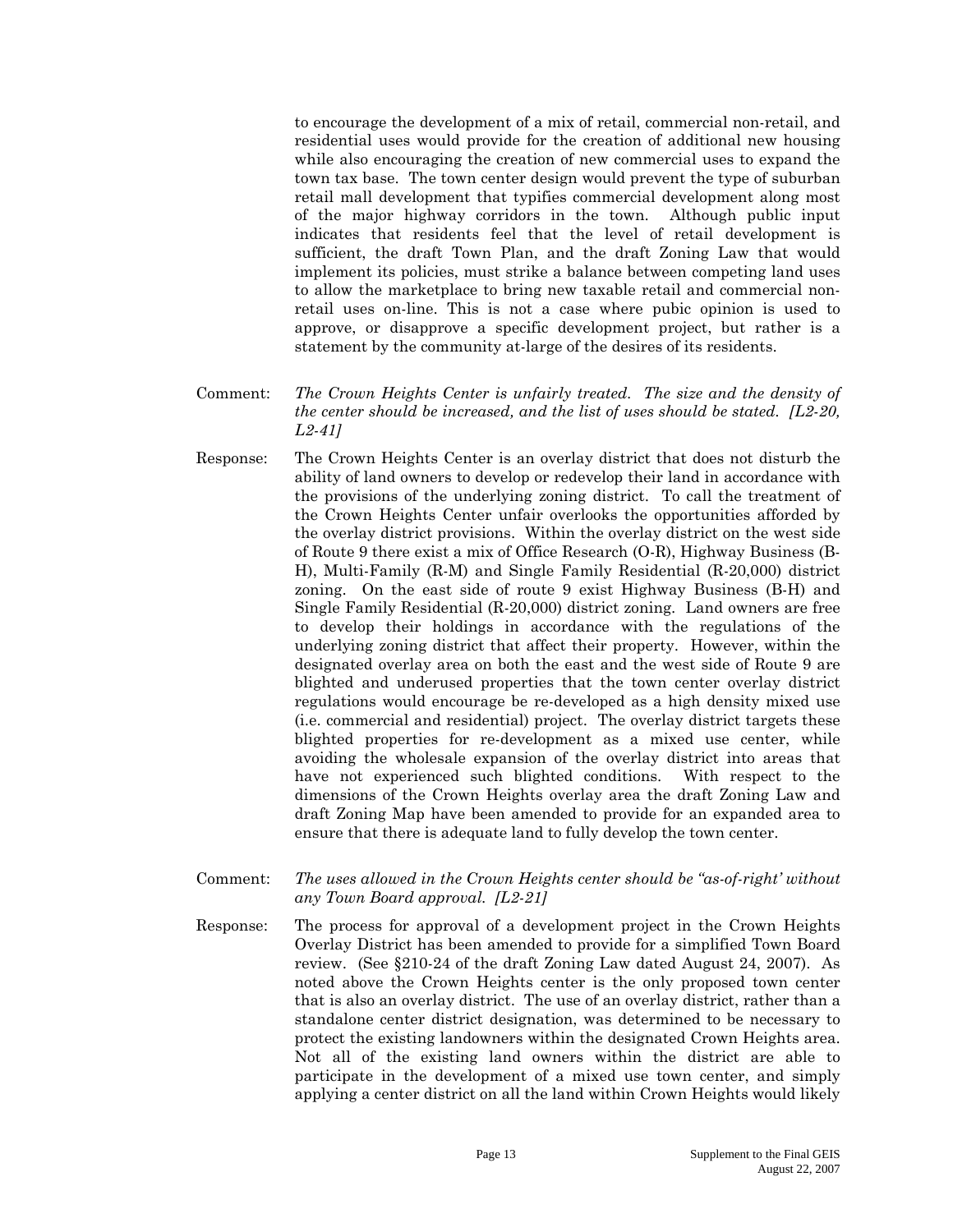result in some of the smaller landowners being financially squeezed as development interests would pressure them to sell their interests because they would not be able, on their own, to create a mixed use project on their property that would also be compatible with a mixed use town center.

#### Comment: *The residential densities for the Crown Heights center should be increased. [L2-22, L2-23, L2-25, L2-28, L2-41]*

- Response: As noted in the Final GEIS the residential density of the Crown Heights Overlay District is the same as the Rochdale Road Hamlet District, namely 4 units per acre. As discussed in the Final GEIS the reason for this is that these two districts are surrounded by land that is already settled for single family and multi-family use at sufficiently high densities capable of supporting the new commercial uses that would be developed there. In fact, the design standards for the Crown Heights Overlay District and the Rochdale Road Hamlet District encourage the creation of pedestrian and bicycle paths to connect the existing neighborhoods to these new centers as a means of limiting automobile use and to facilitate the development of the commercial components within the mixed use centers. Allowing residential development densities above 4 units per acre would add far more residential density to the Crown Height and Rochdale Road areas than could be reasonably supported along with the required commercial uses.
- Comment: *Hotels are allowed in all of the other centers on Route 9, including HRDD, and should be allowed within the Crown Heights center. [L2-24, L2-38, L2- 39, L2-40, L2-41]*
- Response: The Crown Heights center is a mixed use center, and it was determined that allowing potentially large hotels serving a transient population would adversely affect the long term viability of the residences within the center. That is the reason for inclusion of an "Inn" as an allowed use. By contrast and "Inn" would be restricted to serve a much smaller transient population (i.e. not more than 25 units) and could include a full service restaurant and small conference facility to service the general public. It should be noted that the South Hills Center and the Fairview Center are "commercial only" centers and do not allow residential uses. The HRD District is also unique in that it contains large historically significant structures that must be adapted for residential and non-residential use. In the case of HRDD it was determined that such reuse should include as wide a range of uses as possible to encourage the marketplace to provide appropriate tenants for the historic structures and property.

#### Comment: *The Croft Corners center should be reinstated. [L2-26]*

Response: The Croft Corners center was eliminated from the Town Plan as a mixed use or a commercial center for the simple fact that much of it is newly developed commercial space, or is a commercial space that is undergoing construction. The designation as a center would require the application of town center regulations that would have caused these new commercial uses to be non-conforming as to area, bulk and uses. This was determined to be an excessive use of town center zoning as applied to these newly constructed/under construction commercial buildings.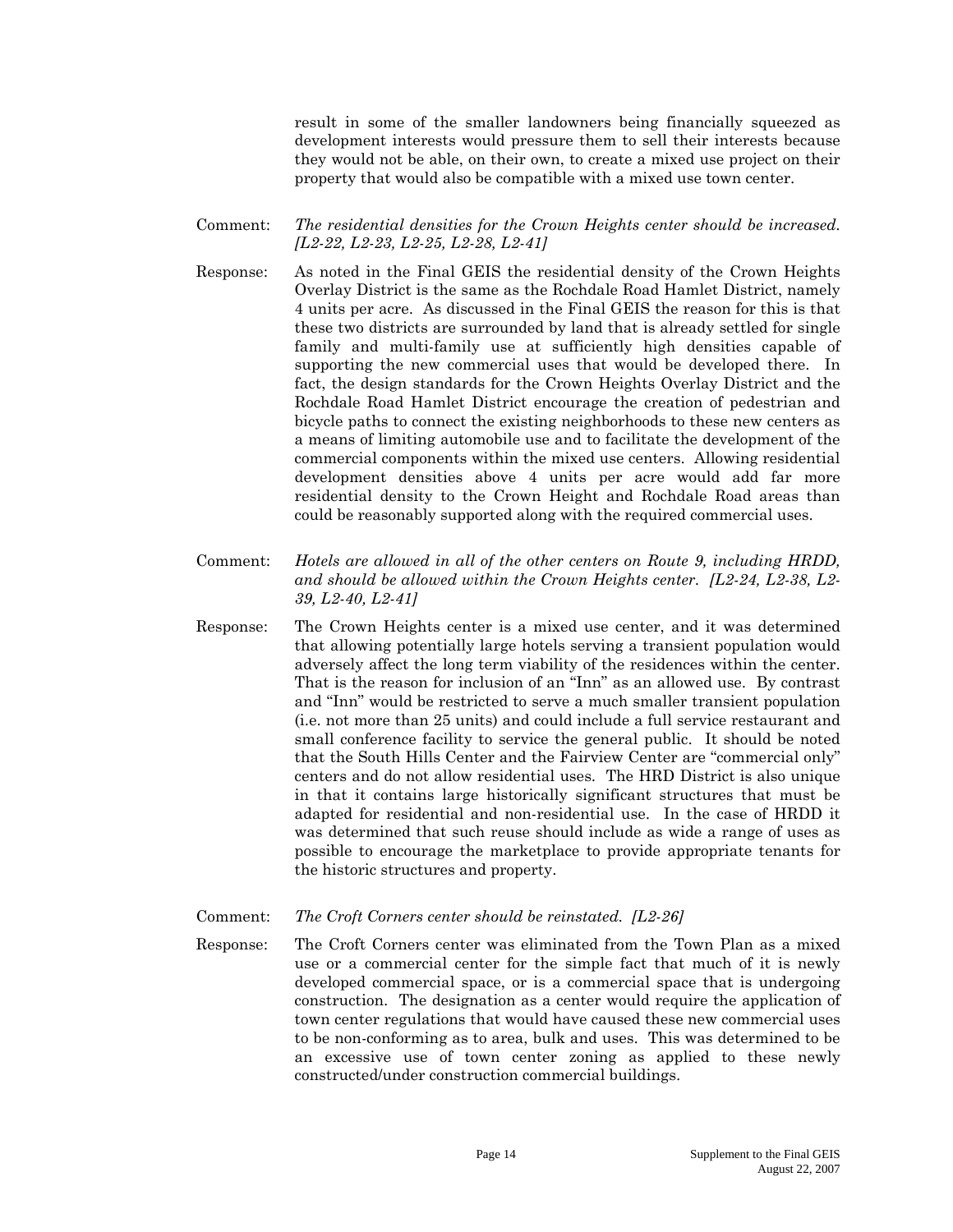#### **H) Alternatives**

- Comment: *The DGEIS fails to conduct an adequate analysis of alternatives. [L2-14, L2-15, L2-16, L2-17, L2-18, L2-19]*
- Response: Part 617.9(b)(5)(v) of the SEQRA regulations requires that the discussion of alternatives in an EIS include . . *."a description and evaluation of the range of reasonable alternatives to the action that are feasible, considering the objectives and capabilities of the project sponsor. The description and evaluation of each alternative should be at a level of detail sufficient to permit a comparative assessment of the alternatives discussed. The range of alternatives must include the no action alternative. The no action alternative discussion should evaluate the adverse or beneficial site changes that are likely to occur in the reasonably foreseeable future, in the absence of the proposed action."* The discussion of alternatives in the DGEIS includes all of the required statutory elements and analysis. The purpose of the discussion of alternatives is to understand if the implementation of an alternative is preferred as a means to mitigate an adverse environmental impact that might arise as a result of implementing a proposed action. In this case, however, the land use policy directions in the Town Plan are the "preferred plan" as mitigation for the long term and short term adverse impacts that presently occur as a result of the current Town Plan policies and Zoning Law regulations. In this case the DGEIS examined the following alternatives:
	- No Action.
	- Limited up-zoning of greenspace areas, attractive bonus incentives, and compact centers.
	- Significant up-zoning of greenspace areas, limited incentive densities, limited residential uses in the centers.
	- Up-zoning greenspace areas with no incentives.
	- Significant up-zoning of greenspace areas, limited incentive densities, expand the center districts and allow high density residential uses in all districts.
	- Limited up-zoning of greenspace areas, attractive bonus incentives, and compact centers.

These alternatives represent a reasonable range of options that the Town Board considered as part of the DGEIS analysis. The fact that a reviewer would have selected other alternatives to review, among a limitless range of alternatives, does not invalidate the analysis that was conducted.

#### **I) Miscellaneous Comments**

Comment: *The versions of the Draft GEIS available at the Town Clerk's Office and the Library are different from the one posted on the town web site. [PH-1]* 

Response: As noted in a July 12, 2007 memorandum from LRC Planning Services to the Town Board the differences are attributable to a pagination error that occurred between printing of the hard copies and the electronic copies. With the sole exception of the page numbering and the numbering of some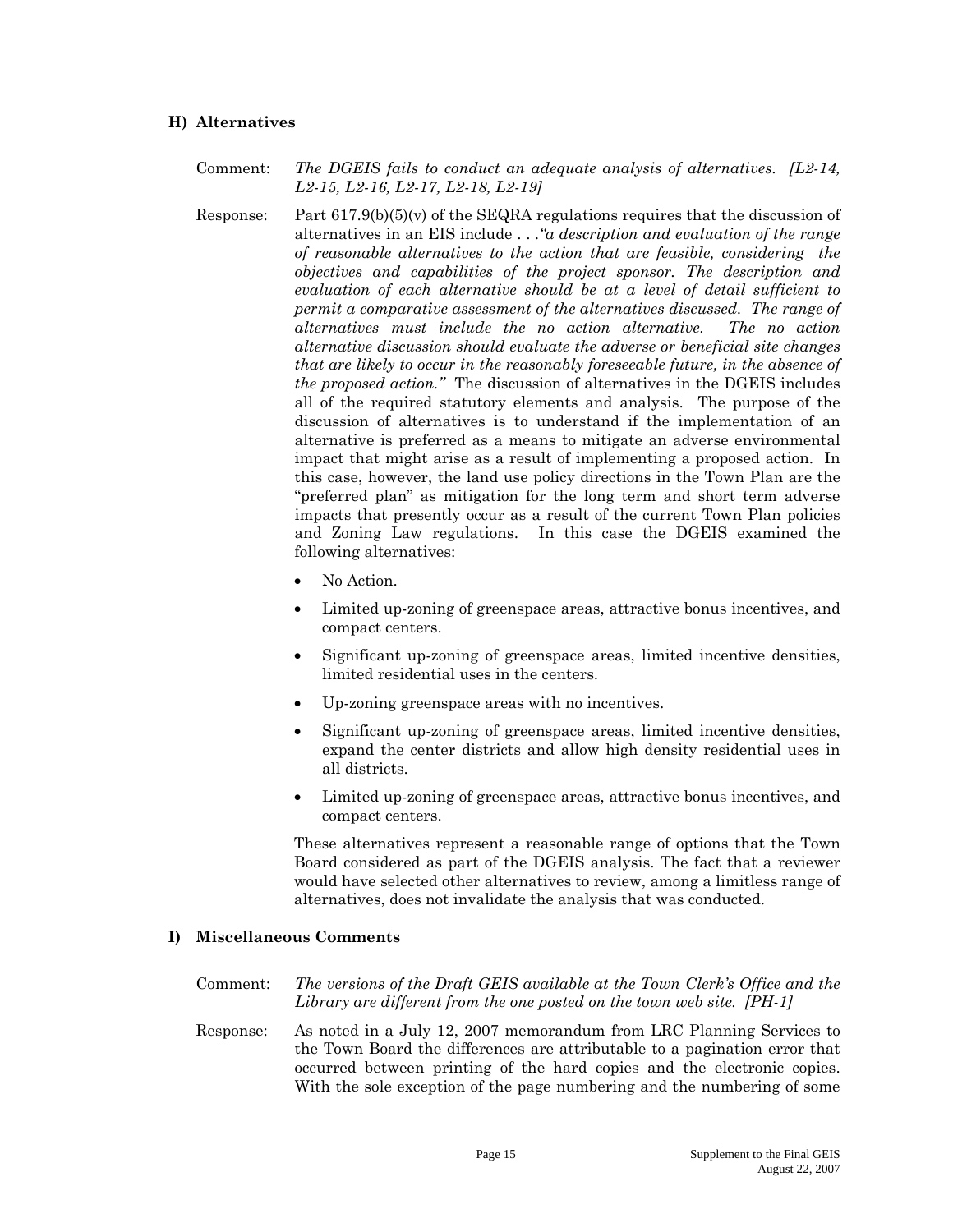of the paragraphs, the substance of the electronic and the paper copies of the Draft GEIS are identical.

- Comment: *The Zoning Law lacks various definitions related to dwelling units and their occupancy. [L2-36, L2-37]*
- Response: The draft Zoning Law has been amended to clarify several meanings including "dwelling", "dwelling unit", "attached unit", "detached unit", etc.
- Comment: *Various comments relating to the language of the draft Zoning Law and draft Land Subdivision Law. [L2-43, L2-44, L2-45, L2-46, L2-47, L2-48, L2-49, L2-50, L2-51, L2-52, L2-53, L2-54, L2-55, L2-56, L2-57, L2-58]*
- Response: The draft Zoning Law and the draft Land Subdivision Law have been amended as suggested.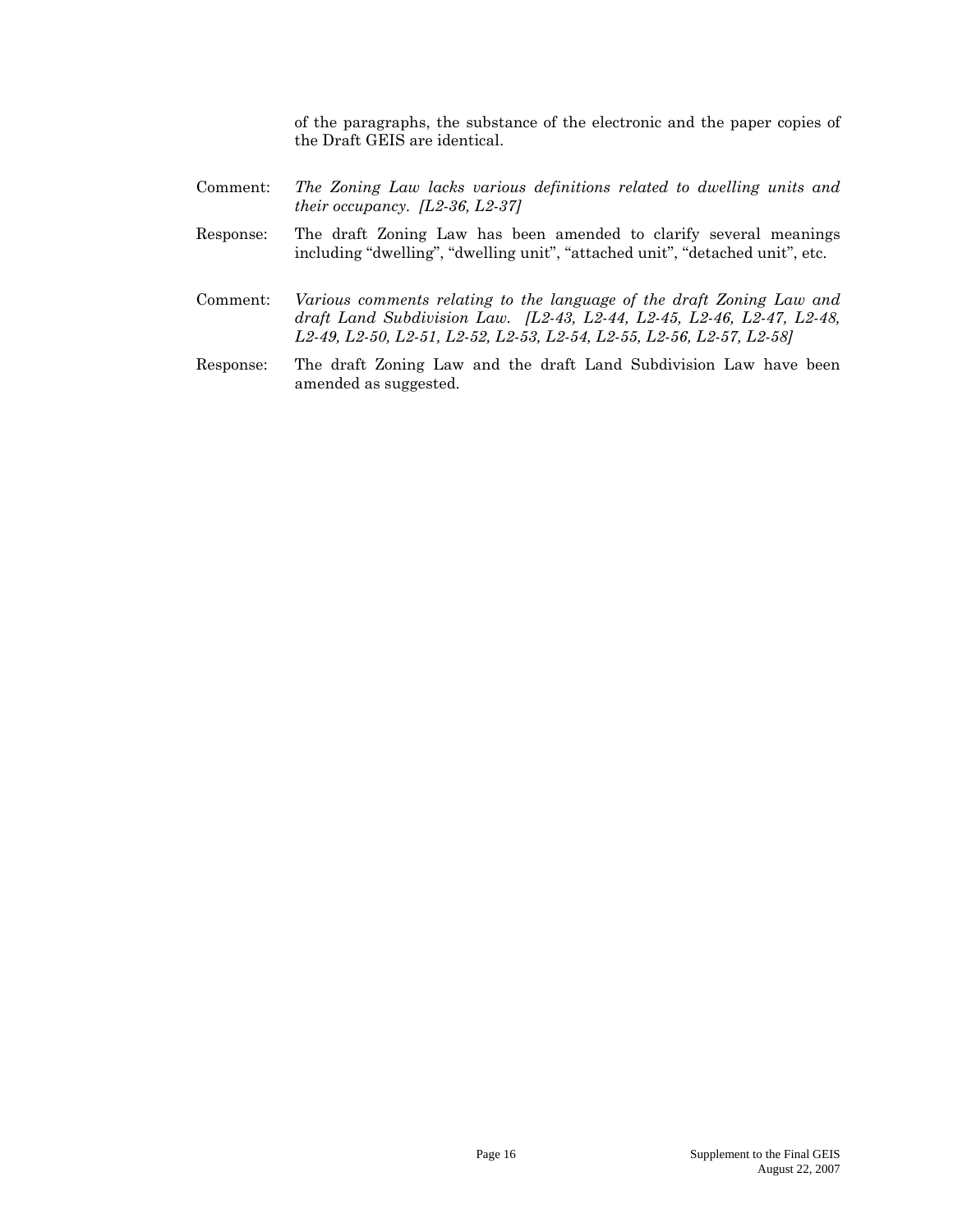#### **IV) Matters to be Decided**

Upon acceptance of this Final GEIS as complete a ten day period for public consideration of this document will be provided. During this ten day period the Lead Agency cannot take any action to approve or adopt any of the proposed Amendments. At the end of the ten day period the Lead Agency may take up the matter of adoption of a Findings Statement to complete the environmental impact review process under SEQRA, after which it may take up the matter of adopting the proposed Amendments themselves.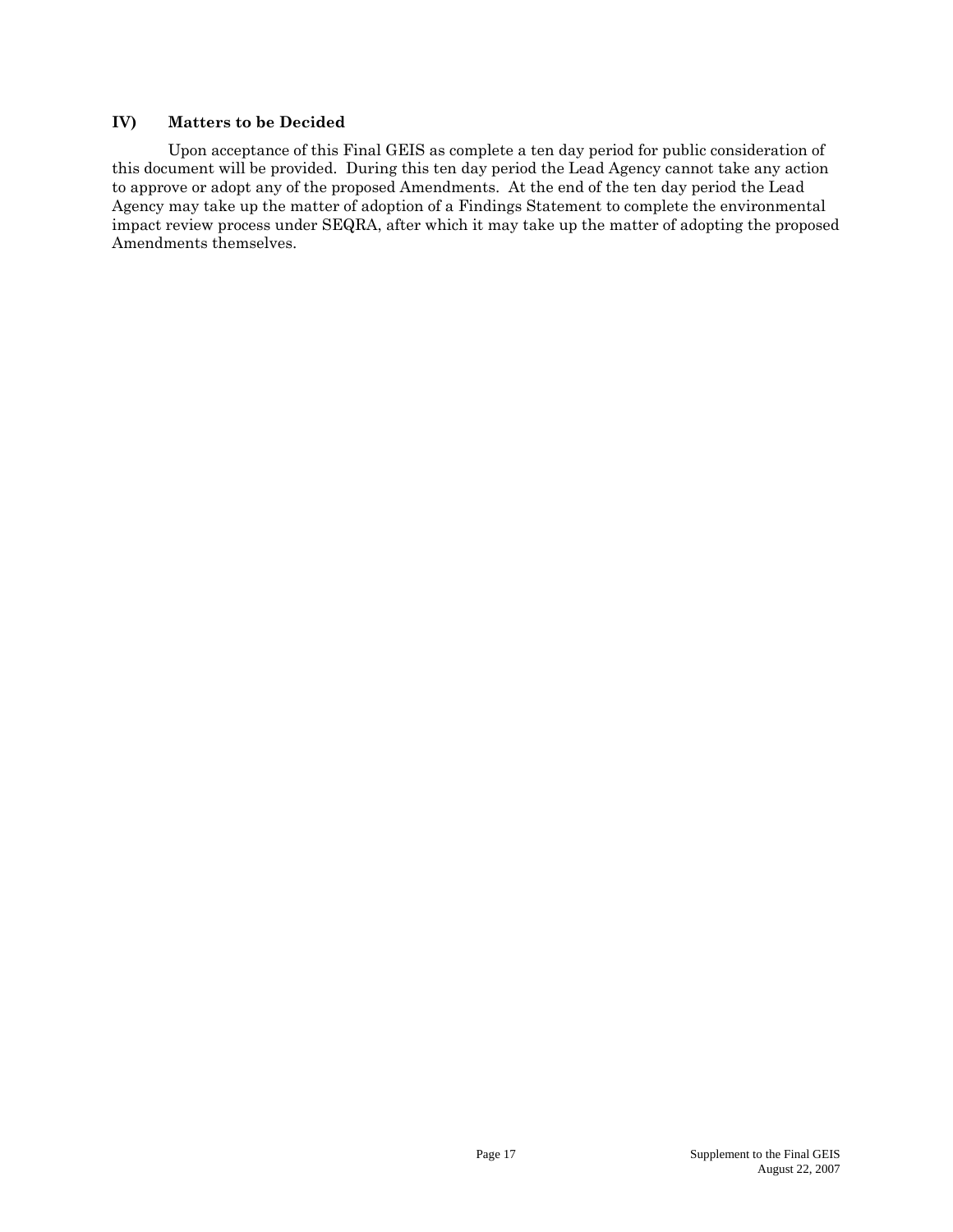# Appendix A DGEIS Comments Received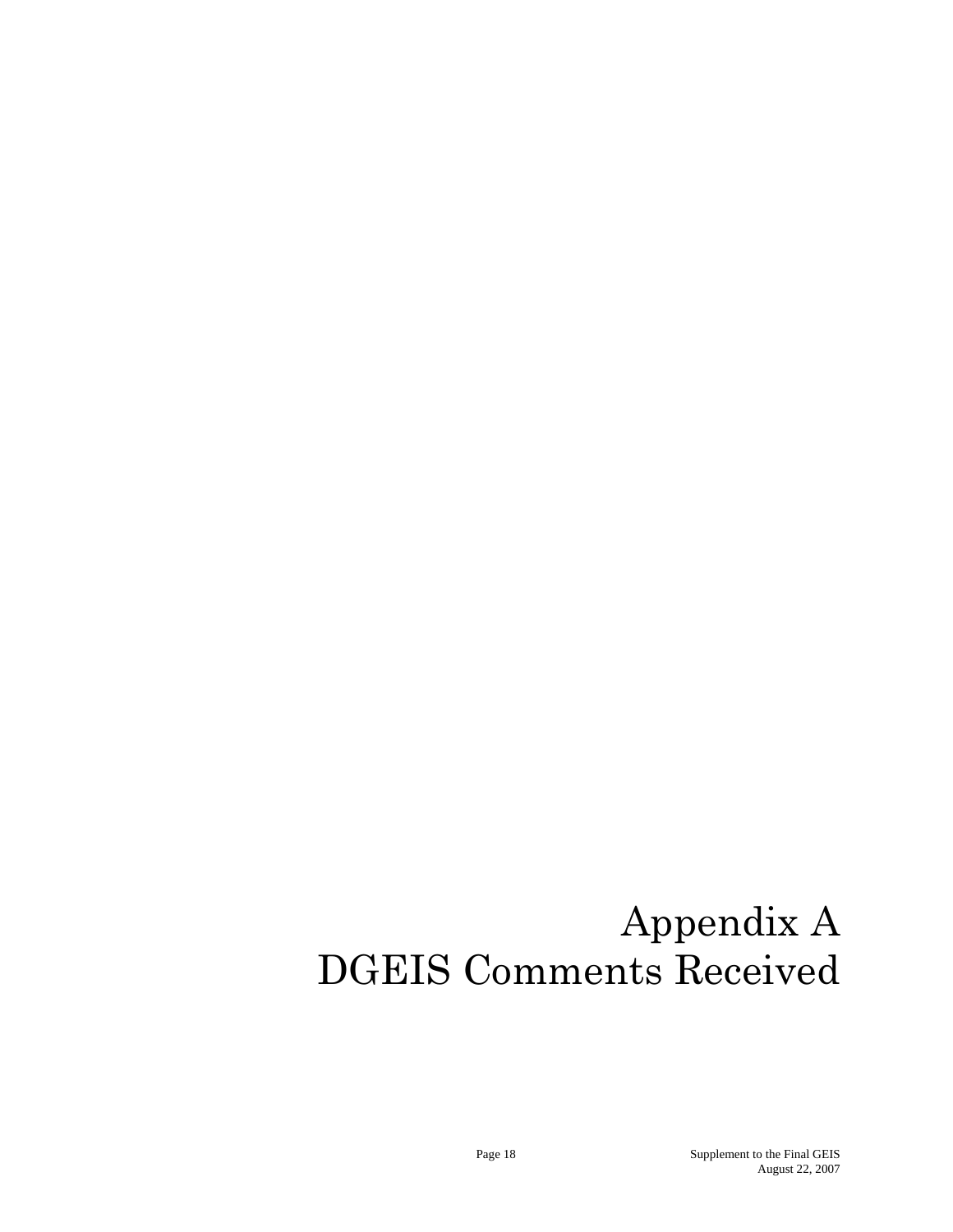NOTE: HARD COPIES OF THE CORRESPONDENCE RECEIVED ARE INCLUDED IN THE HARD COPY VERSION OF THIS DOCUMENT AND HAVE NOT BEEN REPRODUCED AS PART OF THE ELECTRONIC VERSION. COPIES OF THE HARD COPY VERSION ARE AVAILABLE AT THE OFFICE OF THE TOWN CLERK AND IN THE POUGHKEEPSIE LIBRARY.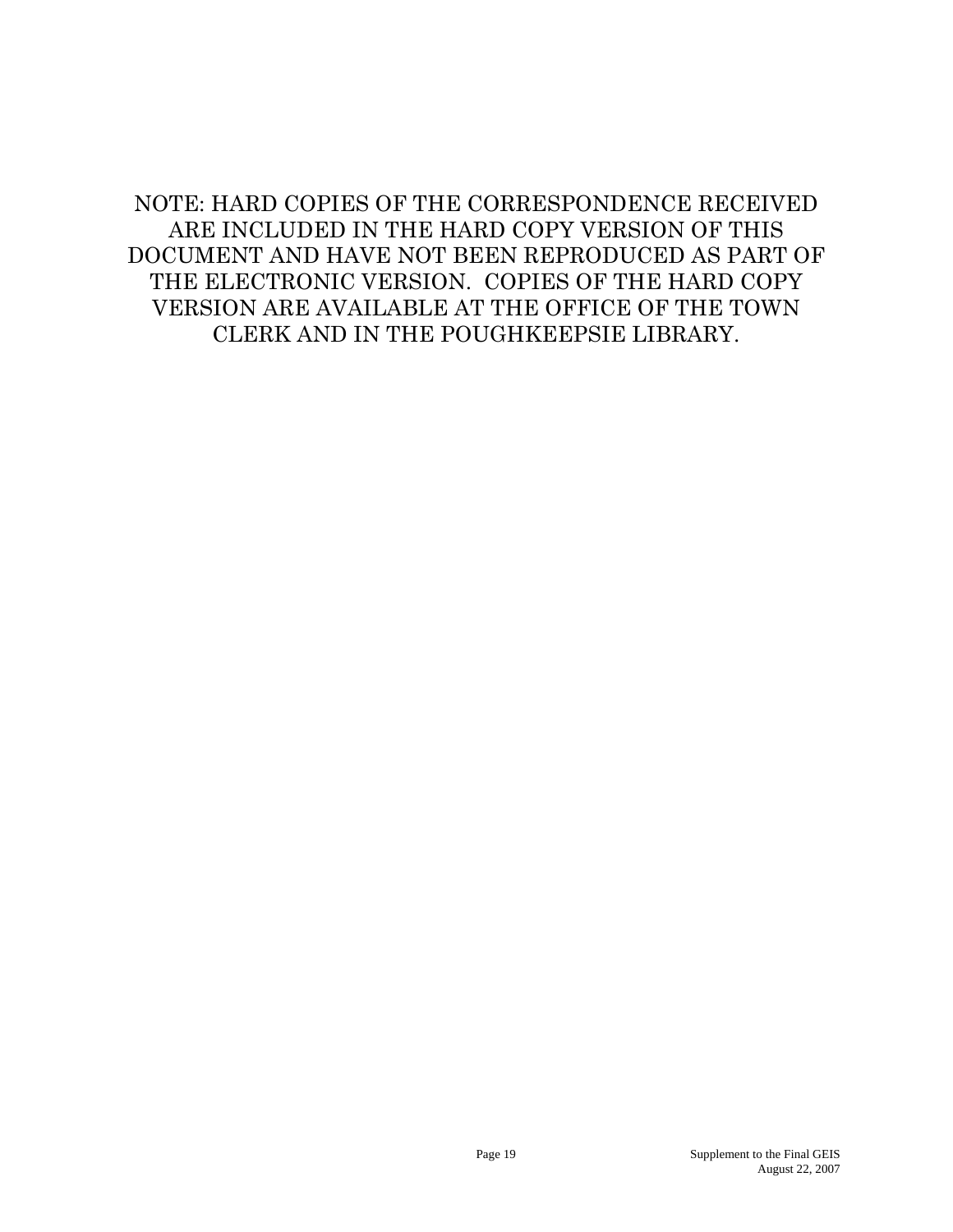# Appendix B DGEIS Public Hearing Transcript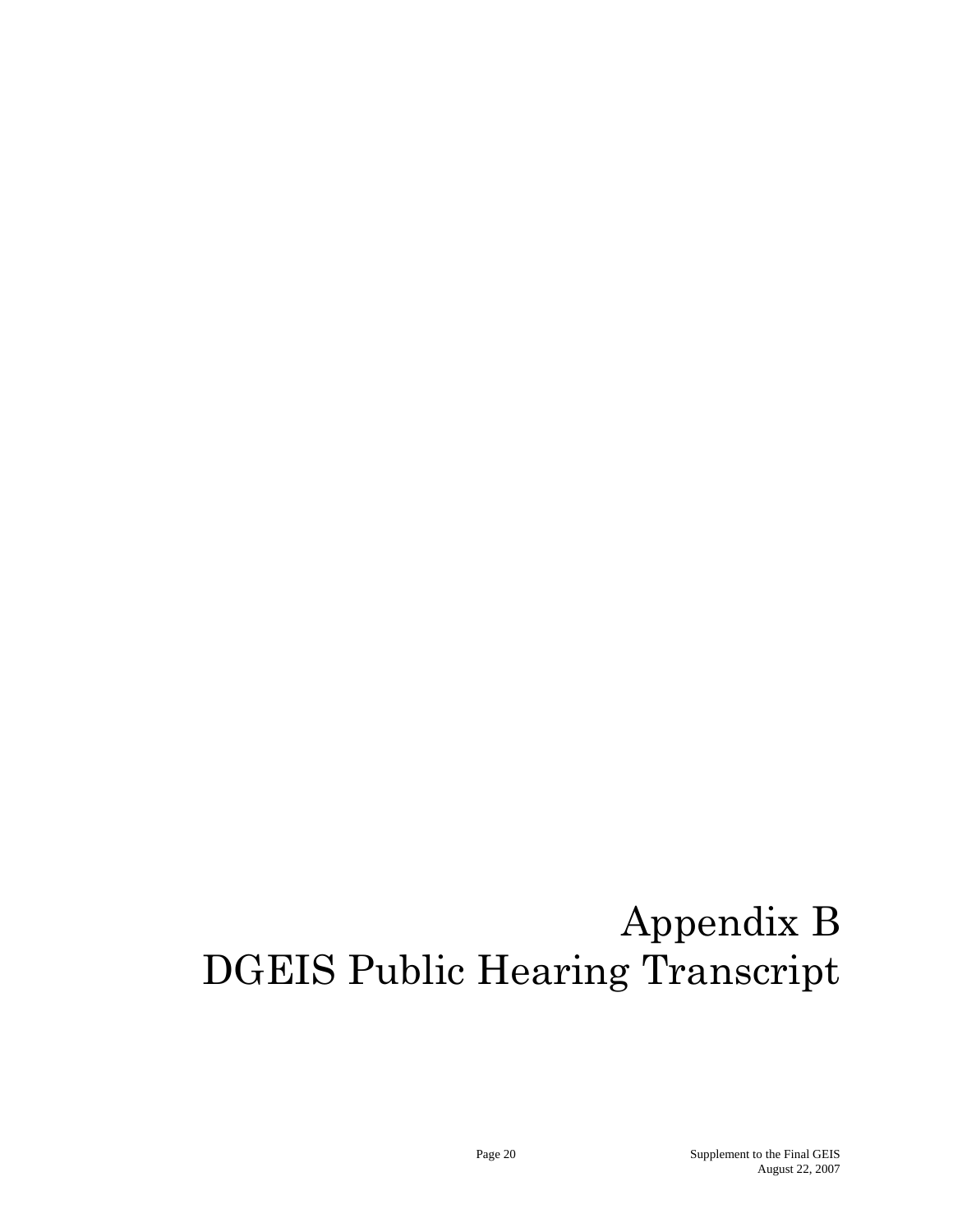NOTE: HARD COPIES OF THE CORRESPONDENCE RECEIVED ARE INCLUDED IN THE HARD COPY VERSION OF THIS DOCUMENT AND HAVE NOT BEEN REPRODUCED AS PART OF THE ELECTRONIC VERSION. COPIES OF THE HARD COPY VERSION ARE AVAILABLE AT THE OFFICE OF THE TOWN CLERK AND IN THE POUGHKEEPSIE LIBRARY.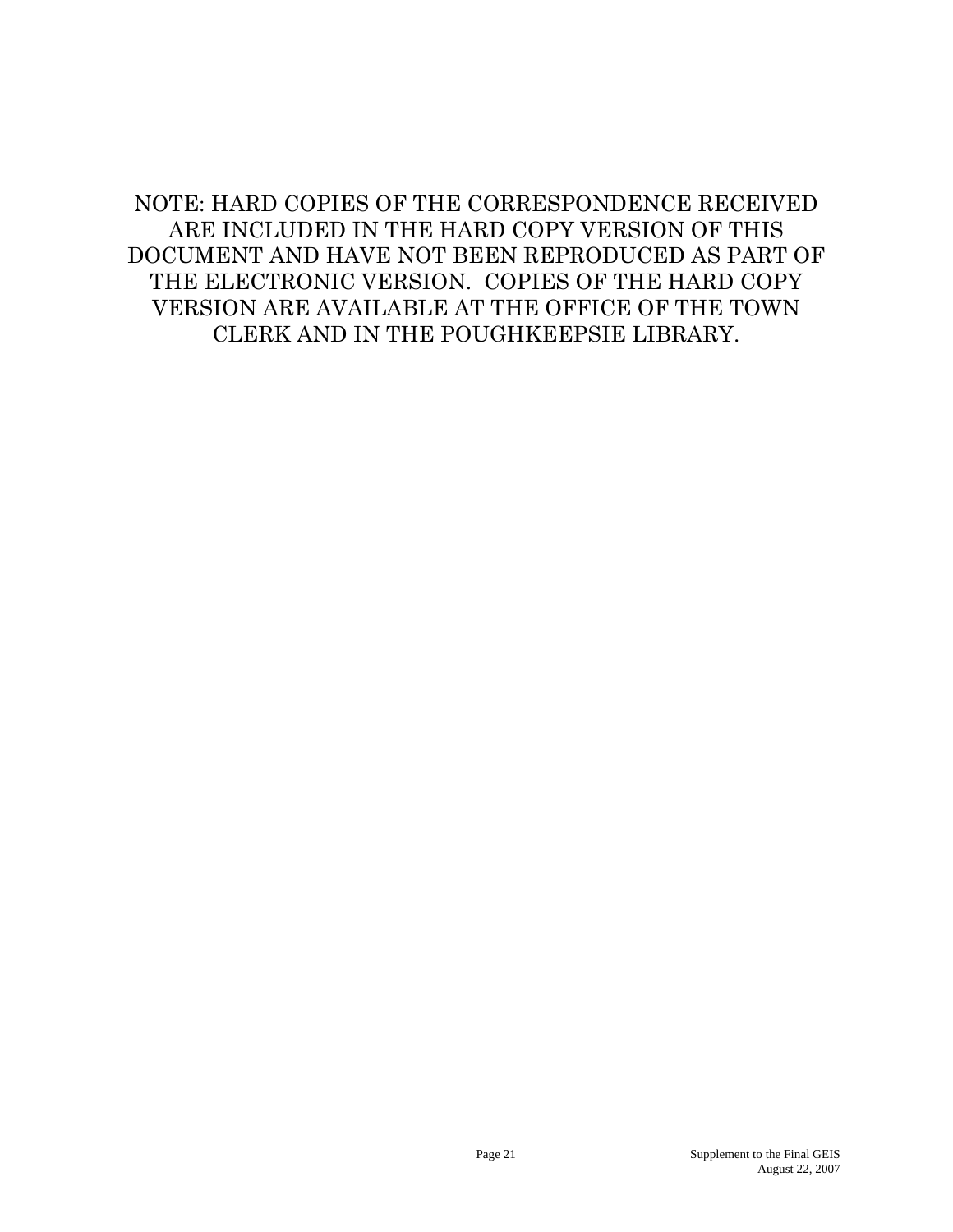## Appendix C Non-DGEIS Comments Received